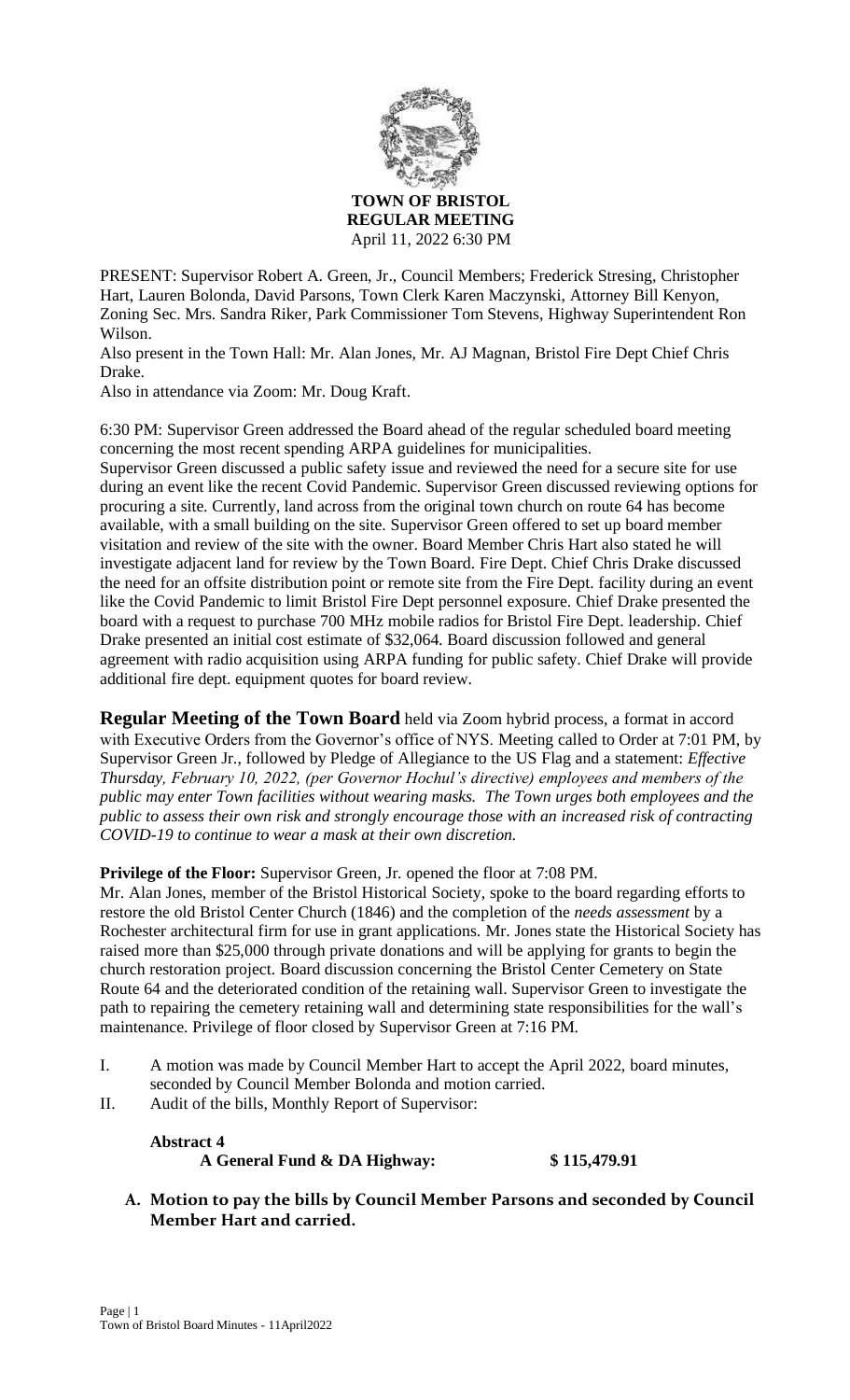## **B. Budget Amendment Resolution:**

# Resolution

## Budget Amendment April 11, 2022

**WHEREAS**, The Town Board of the Town of Bristol approves a budget amendment to pay off debt using 2014 FEMA reimbursement funds received by the Town in January 2022. Debt to be paid off as follows:

- 2019 John Deere Front End Loader BAN due in May 2022 and
- 2021 Massey Ferguson Tractor/boom mower BAN due in September 2022.

**WHEREAS,** The BANS for the Loader and Mower will be paid in total; all remaining principal and interest for 2022.

- 2019 John Deere Front End Loader, principal: \$120,000. & interest: \$ 1,200.
- 2021 Massey Ferguson Tractor/boom, principal: \$ 85,000. & interest: \$ 850.

**NOW THEREFORE, BE IT RESOLVED** by the Town Board of the Town of Bristol, Ontario County, New York, authorizes the payment of all debt associated with the 2019 John Deere Loader and 2021 Massey Ferguson Track/boom Mower, using 2014 FEMA funds and not to exceed: \$207,050.

Resolution put forth by Council Member Bolonda, seconded by Council Member Stresing. The question of the adoption of the foregoing was duly put to a roll call vote, performed by Bristol Town Clerk, which resulted as follows:

| Voting: | Supervisor Green, Jr.          | Y  |
|---------|--------------------------------|----|
|         | <b>Council Member Hart</b>     | Y  |
|         | <b>Council Member Parsons</b>  | Y  |
|         | Council Member Bolonda         | Y. |
|         | <b>Council Member Stresing</b> |    |

. Resolution was adopted, April 11, 2022.

> \_\_\_\_\_\_\_\_\_\_\_\_\_\_\_\_\_\_\_\_\_\_\_\_\_ Karen Maczynski, Town Clerk

## **C. Motion to accept the Supervisor's Report by Council Member Parsons and seconded by Council Member Hart and carried.**

## III. **Monthly Reports**

**A. Highway**: Superintendent Ron Wilson, his report for April 2022 as follows:

- 1) We went to Yates County to see the John Deere grader. The guys were not impressed and with the John Deere. The CAT is also around \$30,000 less expensive. We want the CAT 140 Grader. A couple things we would like to add is the rear tow hitch that is around \$200 and plastic fenders.
- 2) I ordered more salt. I will order more this summer to get as much as I can with this year's budget. With the fuel prices going up we expect the price to increase.
- 3) Excavator is back from American Equipment for repair. The input bearing looks like it got hot and took out the oil seal. Repair bill came to \$12,172.50
- 4) Truck 6 needed repair to pass NYS inspection. It was taken to Tom's Mechanical for repair of the rear brakes, S cams, slacks adjusters and brake cans. Also, it had electrical problems and trouble starting. Tom said the battery Cables had shorted and burnt up 2 of the battery posts you are lucky it didn't burn out the engine control module. Brought it back and now its up to Tracy Equipment to have the engine control module replaces.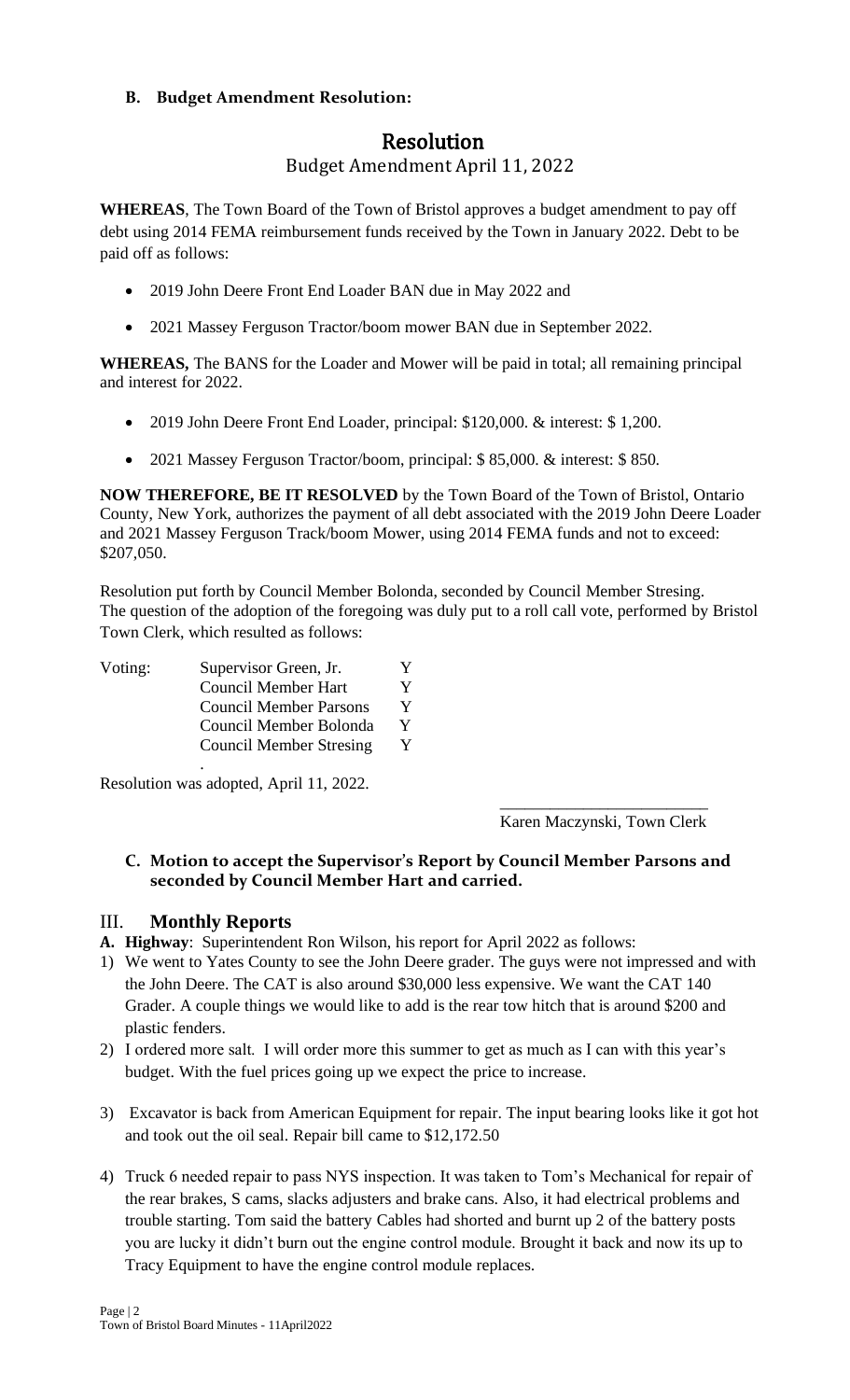- 5) Still no word on new Chips money amount we are getting this year. We were told we will have an increase in funding.
- 6) 284 agreement is as complete as it can be for now, we will have to adjust as needed as to cost increases.
- 7) We are ditching Footer Rd getting ready for wedging.
- 8) We are also starting to grade the dirt roads.

### -*Respectfully submitted Ronald Wilson*

Grader discussion by board concerning the CAT vs. John Deere; cost and operational differences. Bristol Highwayman Mr. Chris Herrgesell presented pictures illustrating the unobstructed viewpoint from the operator's seat of the CAT grader versus the obstructed view from the JD grader operator's seat.

**Motion by Council Member Bolonda to purchase the CAT 140 AWD Grader for not to exceed \$325,000.00 using 2014 FEMA funds, seconded by Council Member Parsons and motion carried, no opposed.**

Superintendent Wilson present the Board with the proposed 284 Agreement:

## AGREEMENT TO SPEND TOWN HIGHWAY FUNDS 3/21/2022 Town of Bristol, County of Ontario

2022

Pursuant to the provisions of Section 284 of the Highway Law, we agree that moneys levied and collected for the repair and improvement of highways, and received from the State for the maintenance and improvement of highways, shall be expended as follows:

- 1. MAINTENANCE. The sum of \$519000.00 may be expended for general repairs upon 49.45 miles of town highways including sluices, culverts and bridges having a span of less than five feet and boardwalks or the renewals thereof.
- 2. IMPROVEMENTS. The following sums shall be set aside to be expended for improvements of town highways:
	- a) On the road known as SOUTH HILL RD commencing at 1.5 MILES FROM CO RD 32 and leading to \_\_\_\_\_TOWN LINE \_\_\_\_ a distance of 2 mi there shall be expended not over the sum of \$268,299

Type 3 in cold mix paving Width of traveled surface 24 feet Thickness 3 COLD MIXPAVING 1 COAT OF OIL & STONE

B) On the road known as FOOTER RD\_\_\_\_\_\_\_\_ commencing at \_\_RT 20A\_and leading to CO RD 2 a distance of 1.19 mi there shall be expended not over the sum of \$51,912.56

| Type WEDGE       | Width of traveled surface 22 feet |
|------------------|-----------------------------------|
| <b>Thickness</b> | Subbase                           |

- C) On the road known as BUCKELEW RD commencing at GREEN RD and leading to RT 20A\_\_\_\_\_\_\_\_ a distance of 1.22 mi there shall be expended not over the sum of  $$153,221.28$ Type WEDGE WERD Width of traveled surface 22 feet Thickness \_\_\_\_\_\_\_.75 \_\_\_\_\_\_\_\_\_\_ Subbase \_\_
- D) On the road known as \_\_\_ GREEN / MCCLURG RD \_\_\_ \_\_\_\_\_\_\_\_ commencing at BUCKELEW RD \_\_\_\_\_\_\_ and leading to \_\_\_\_TOWN LINE \_\_\_\_\_\_\_\_\_ a distance of  $\frac{.80}{.00}$  Miles there shall be expended not over the sum of \$ $\frac{12,800}{.000}$ Type \_\_\_ OIL AND STONE Width of traveled surface \_\_\_ 24 \_\_\_ feet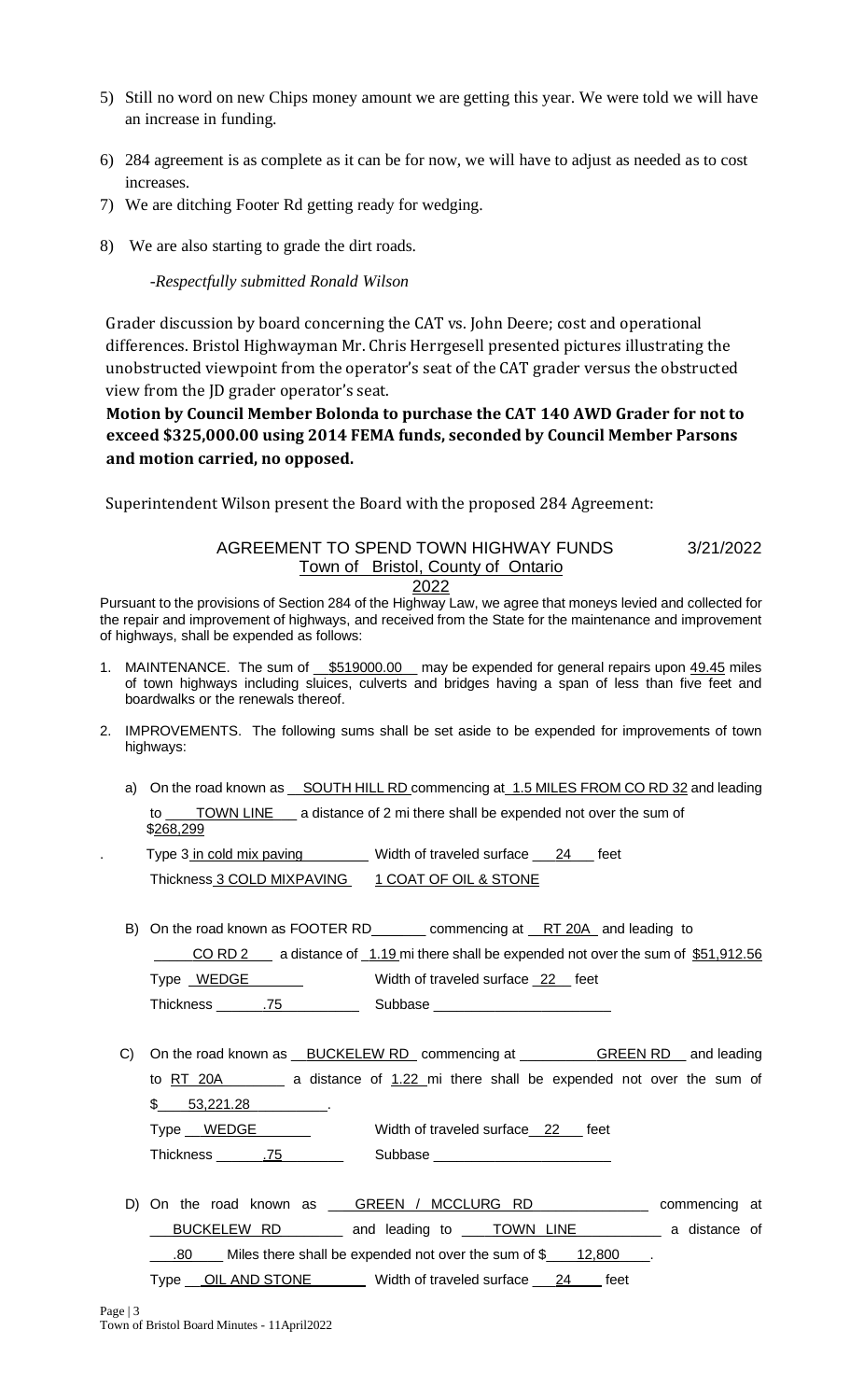| <b>Thickness</b> | Subbase |
|------------------|---------|
|------------------|---------|

|                                                                                                                                                                                                                                                   | E) On the road known as GREEN RD___ commencing at ____PEIRPONT RD_______ and leading |
|---------------------------------------------------------------------------------------------------------------------------------------------------------------------------------------------------------------------------------------------------|--------------------------------------------------------------------------------------|
| BAPTIST HILL RD<br>to to the state of the state of the state of the state of the state of the state of the state of the state of the state of the state of the state of the state of the state of the state of the state of the state of the stat | __ a distance of _.80_ miles there shall be expended not                             |
| over the sum of $$12,800$                                                                                                                                                                                                                         |                                                                                      |
| Type OIL AND STONE                                                                                                                                                                                                                                | Width of traveled surface<br>feet                                                    |
| Thickness<br>the company of the company of the                                                                                                                                                                                                    | Subbase                                                                              |

- F) On the road known as \_\_\_ STETSON RD\_\_\_\_\_\_\_ commencing at \_\_\_ BAPTIST HILL RD and leading TOWN LINE a distance of \_.69\_ miles there shall be expended not over the sum of \$11,040 Type OIL AND STONE Width of traveled surface \_\_\_\_\_\_\_ feet Thickness \_\_\_\_\_\_\_\_\_\_\_\_\_\_\_\_ Subbase \_\_\_\_\_\_\_\_\_\_\_\_\_\_\_\_\_\_\_\_\_\_\_
- G) On the road known as \_\_\_ EGYPT RD\_\_\_\_\_\_\_ commencing at \_\_\_ CHIPMUNK RUN\_ 36" CROSS CULVERT a distance of \_80\_\_ FEET there shall be expended not over the sum of \$10,000\_
- H) On the road known as \_\_\_ ELM TREE RD commencing at \_\_\_ SOUTH OF GREGG RD distance of \_150 FEET 42" CROSS CULVERT there shall be expended not over the sum of \$65,000 ARPA MONEY

\$474,022.00 TOTAL

Board discussion concerning the 284 Agreement and replacement/repair of a 150 foot (length) x 42 inch (diameter) cross culvert on Elm Tree Rd and South of Gregg Rd. Superintendent Wilson stated a contractor specializing in this work would be needed for this project, and ARPA funds would be used to pay for the project, estimated: \$65,000.00.

#### **Planning Board & Zoning Board of Appeals and Code Office**; Mrs. Sandra Riker. **Planning, ZBA and Code Office Report April 11, 2022**

**Planning Board Meeting** continuation of Heberle Site Plan for 4551 State Rt 64. Conditional approval based on further information to be provided to Chair. **Zoning Board of Appeals** – Reviewed and approved 2 Area Variances for 4963 Morrow Hill Road.

**General Code –** 274 hits for March. Top 1 the term Relevant, and then Short-Term Rental.

**Code Office, CEO Report:** new permits-6 inspections- 12 completions- 5

**Code Office** – continuing working on questions for Assessor based on the status of several permits and their status as well as researching changes she has noticed on parcels after the recent fly over of 2021 – from previous years.

**Webpage** - iC9 Design transfer update – Ian has sent a link for review by town official and will be turning it over to us for editing.

**Ordinance Committee** – will meet on April 28th to work on short-term rental and ADU (accessory dwelling units) recommendations for regulations as well as considering other changes that need correcting in our code.

Sandra Riker Planning Board, ZBA Secretary & Code Office Assistant

## **B. Park Commissioner's Report; Mr. Tom Stevens March 2022 Report**